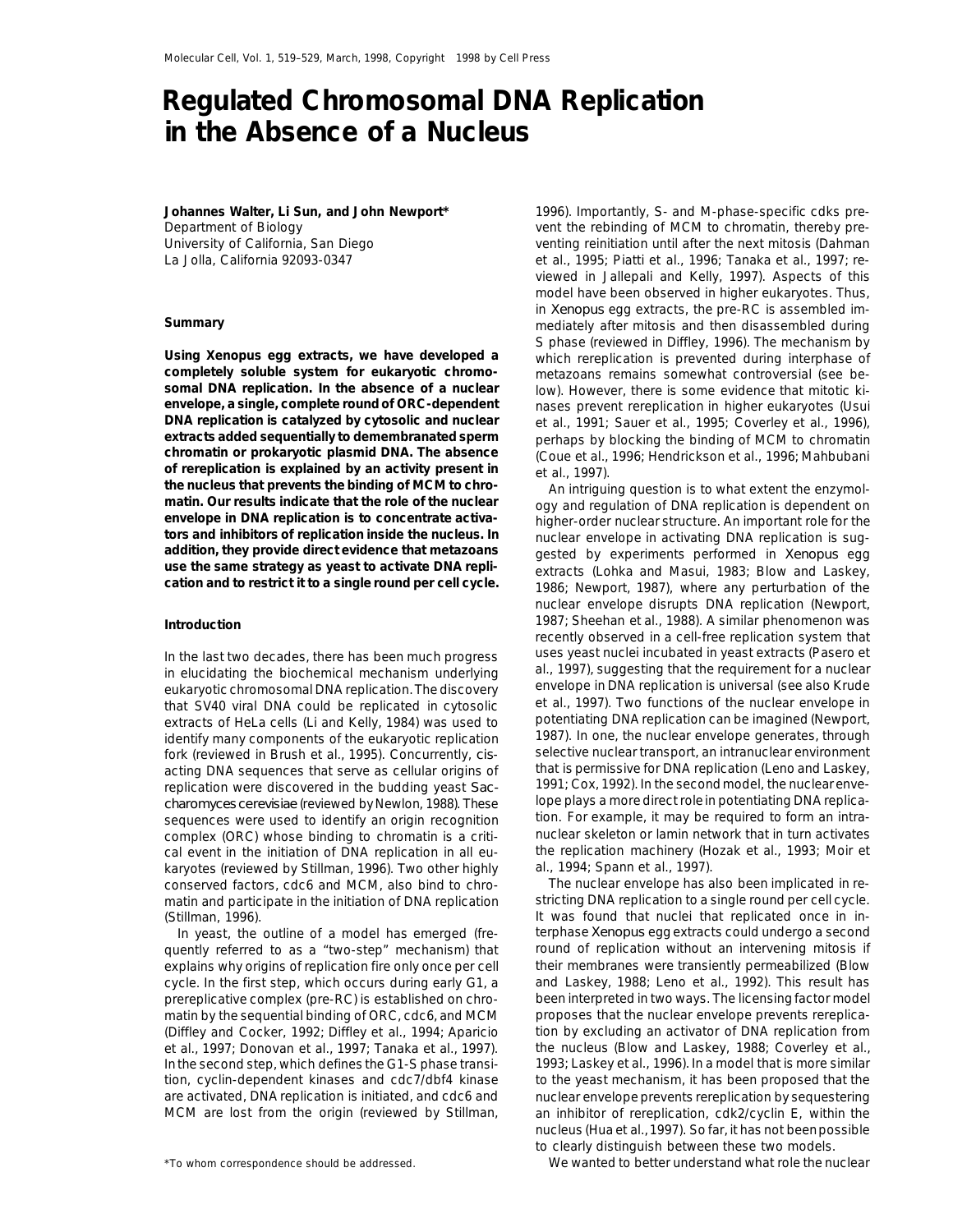

Figure 1. Preparation and Characterization of the Nucleoplasmic Extract

(A) Schematic diagram showing the procedure used to make NPE.

(B) Glycosylated membrane proteins are largely absent from NPE. 0.1  $\mu$  of purified membranes (lane 1), 1  $\mu$  of NPE (lane 2), and 1  $\mu$  of membrane-free cytosol (lane 3) were separated on 10% SDS–PAGE and analyzed by Western blotting using HRP-conjugated concanavalin A to detect glycosylated proteins.

(C) The amount of the membrane protein Ribophorin A in NPE is very low. The same Western blot as in (A) was probed with a monoclonal antibody against Ribophorin A (Meier et al., 1995).

(D) The cyclin E in an unfractionated egg extract (8 ml) is completely recovered in NPE (280  $\mu$ l) prepared as in Figure 1. 1  $\mu$ l of the nuclear assembly reaction before centrifugation (lane 1), 1 µl of the nonnuclear fraction after centrifugation (lane 2), and an equivalent fraction of NPE  $(0.035 \mu)$  (lane 3) were analyzed by Western blotting using affinity-purified anti–cyclin E antibody.

envelope plays in activating DNA replication while pre- To determine whether the requirement for an intact venting rereplication in *Xenopus* egg extracts. Our strat- nucleus could be circumvented, we prepared a highly egy was to mimic nuclear envelope formation in egg concentrated nucleoplasmic extract (NPE). Briefly, deextracts by the addition of concentrated nucleoplasm membranated *Xenopus* sperm chromatin was mixed and to determine whether chromosomal DNA replication with unfractionated *Xenopus* egg extract to form nuclei, still proceeded normally. This approach has allowed us the nuclei were harvested using a novel technique, and to generate a completely soluble nuclear-free system soluble nuclear components were extracted (Figure 1A). for chromosomal DNA replication and to provide evi- Using probes that recognize membrane proteins, we dence that metazoans use the same "two-step" mecha- verified by immunoblotting that NPE contained very low nism as yeast to regulate DNA replication during the cell concentrations of nuclear membranes (Figures 1B and

Interphase *Xenopus* egg extracts assemble demembra- pletely recovered in NPE (compare lanes 1 and 3). The nated sperm chromatin into functional nuclei that carry final volume of NPE was about 4% of the volume of the<br>out transport (Newmever et al., 1986) and undergo a streep extract used to form nuclei. Thus, using cyclin E as out transport (Newmeyer et al., 1986) and undergo a egg extract used to form nuclei. Thus, using cyclin E as<br>single, complete round of DNA replication (Blow and a measure, we estimate that soluble karyophilic proteins single, complete round of DNA replication (Blow and a measure, we estimate that soluble karyophilic proteins<br>Laskey, 1986; Newport, 1987), This extract can be frac- are about 25-fold more concentrated in NPE than in egg Laskey, 1986; Newport, 1987). This extract can be fractionated to remove the membrane vesicles that form extract. the nuclear envelope (Lohka and Masui, 1984; Newport, 1987; Sheehan et al., 1988). The resulting membrane- **Sequential Addition of Egg Cytosol and Nucleoplasmic** free egg cytosol supports the formation of pre-RCs con- **Extract to Sperm Chromatin Activates** taining ORC, cdc6, and MCM (Hua et al., 1997; Hua and **Genomic DNA Replication** Newport, 1998). However, these complexes are arrested We next tested whether NPE could support DNA replicaat some step prior to the final events of initiation of tion. Demembranated sperm chromatin was mixed with replication. Adding back the purified membranes leads  $\qquad NPE$ ,  $[\alpha^{-32}P]$ -dATP, and an ATP regenerating system and to the formation of an intact nucleus that undergoes incubated for 90 min. Lane 2 of Figure 2A shows that DNA replication (Newport, 1987; Sheehan et al., 1988). there was no DNA replication in this reaction. Similarly,

cycle. 1C). To determine whether karyophilic proteins were recovered in NPE, we used immunoblotting to examine **Results** the distribution of cyclin E, a protein that was previously shown to be quantitatively transported into synthetic **Preparation of a Nucleoplasmic Extract** nuclei (Hua et al., 1997). Figure 1D shows that the cyclin **from Synthetic Nuclei**<br>Interphase *Xenopus* egg extracts assemble demembra-<br>Interphase *Xenopus* egg extracts assemble demembra-<br>pletely recovered in NPE (compare lanes 1 and 3). The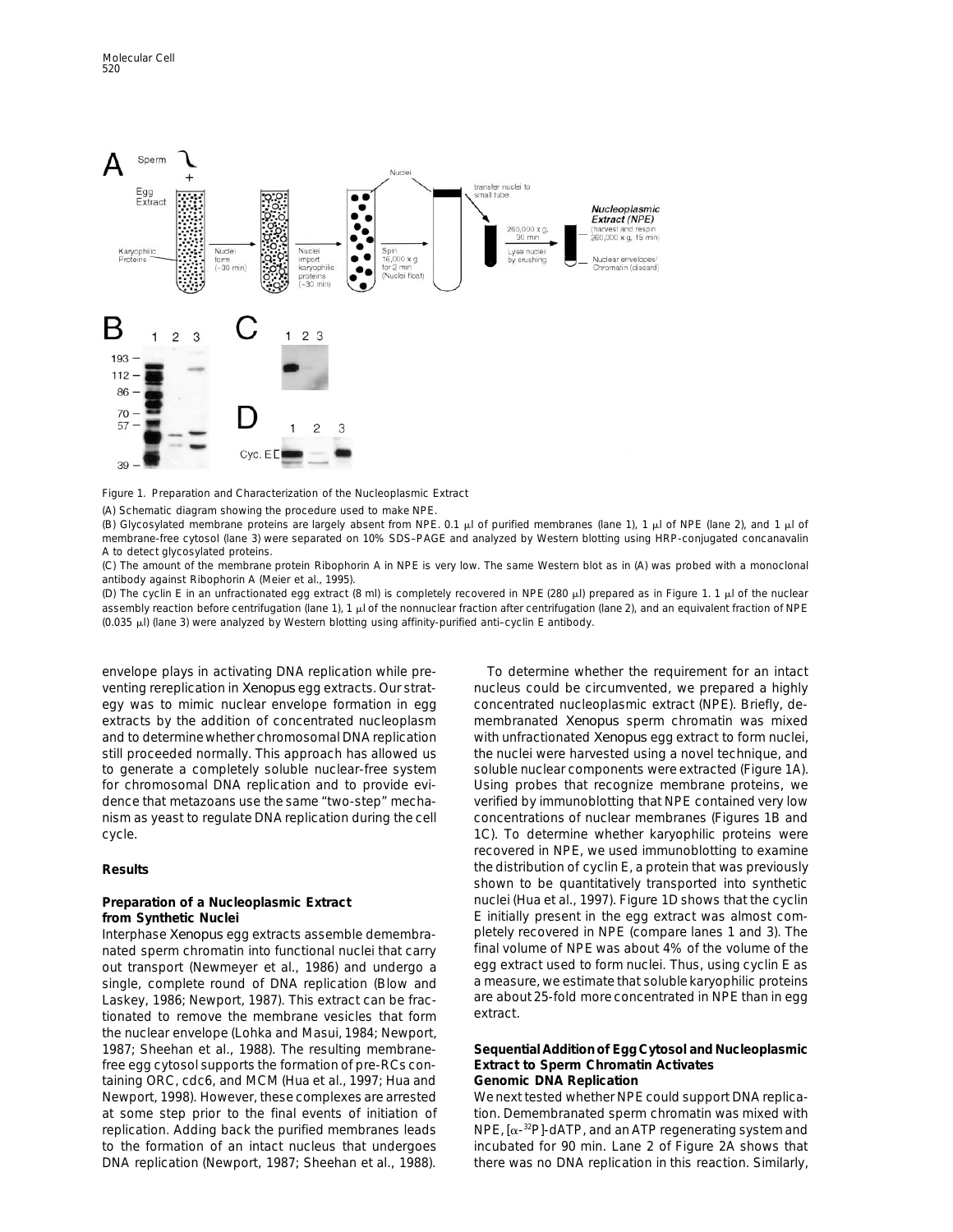



preincubated in egg cytosol. Demembranated sperm chromatin was ORC, the added NPE was not and thus contained ORC 30 min followed by the addition of 2.5 vol of NPE (lane 3), or with<br>a 2.5:1 mixture of NPE:egg cytosol (lane 4) at a concentration of<br>1100/µl. After 90 min, the equivalent of 5000 sperm from each reac-<br>tion was separated high molecular weight DNA. cleoplasmic extracts to sperm chromatin activates ge-

(B) NPE stimulates DNA replication in a dose-dependent fashion. nomic DNA replication. Demembranated sperm chromatin was preincubated with cytosol in 10  $\mu$ l aliquots. After 30 min, different amounts of NPE were added to each aliquot and the incorporation of  $[\alpha^{-32}P]dAMP$  was measured<br>
using a phosphorimager and plotted in arbitrary units as a function<br>
of time. The numbers on the right indicate the amount of NPE added<br>
(in volumes rela in each 10  $\mu$ l starting aliquot of cytosol was adjusted so that after Although NPE, like egg cytosol, contains very little memaddition of NPE, the final concentration of sperm in each reaction brane (Figures 1B and 1C), itwas critical to prove directly

for a further 60 min in the presence of NPE (column 1). Column 2, and Duply of the critorial in substrate. Sperific that were incu-<br>both the cytosol and NPE contained 55  $\mu$ g/ml aphidicolin. Column bated in cytosol alone 3, the cytosol contained 1.1 µM His-tagged Cip1 (Guadagno and when stained with Hoechst dye and lacked a nuclear Newport, 1996) that became diluted to 440 nM after addition of NPE. envelope when viewed by phase-contrast microscopy<br>In this experiment, Cip specifically blocked initiation because the (Figure 3A, Land II) When these sper In this experiment, Cip specifically blocked initiation because the<br>same concentration of Ciphad no effect on elongation in this system<br>(data not shown). In column 4, the egg cytosol but not the NPE was<br>immunodepleted with The relative amount of replication seen when immunodepletion was velope and became large and round due to nuclear

egg cytosol (lane 4), or egg cytosol alone (lane 1). How- they acquire a phase-dense boundary (Figure 3A, III ever, when sperm chromatin was first incubated with and IV), indicating that they lacked a nuclear envelope. egg cytosol for 30 min and then supplemented with NPE, literestingly, addition of NPE did induce some changes 2A, lane 3). Therefore, to activate replication, it is essen- became somewhat less homogeneously distributed (Figtial to expose the chromatin to cytosolic and nuclear ure 3A, compare I and III). The significance of this alterenvironments in a sequential fashion. The same area ation is presently unclear.

Using this order-of-addition procedure, we tested how many volumes of NPE had to be added to 1 vol of cytosol in order to stimulate DNA replication. While the addition of 0.2 vol or less of NPE did not result in any detectable incorporation of  $[\alpha^{-32}P]$ -dAMP (Figure 2B, diamonds), an abrupt increase in the rate and final amount of DNA synthesis was observed between 0.5 and 2 vol of added NPE (Figure 2B, compare open squares and triangles). Adding more than 2 vol of NPE did not lead to a significant further increase in replication (Figure 2B, circles and data not shown). Thus, NPE stimulates DNA replication in a saturable, dose-dependent fashion.

Measuring NPE-stimulated DNA replication under three different conditions confirmed that it corresponded to bona fide genomic DNA replication. First, addition of aphidicolin, which inhibits replicative DNA polymerases, completely abolished replication in NPE (Figure 2C, column 2). Second, 100-fold inhibition of replication was achieved by the addition of Cip protein (Figure 2C, column 3), which blocks the initiation of genomic DNA replication in *Xenopus* egg extracts through inhibition of cyclin E/cdk2 kinase (Strausfeld et al., 1994). Third, immunodepletion of ORC from egg cytosol led to a 12 fold reduction in the amount of DNA replication induced Figure 2. NPE Activates Genomic DNA Replication **Figure 2.** by the subsequent addition of NPE (Figure 2C, column (A) NPE only stimulates replication of sperm chromatin that has been 4). Significantly, although the cytosol was depleted of incubated with egg cytosol (lane 1), NPE (lane 2), egg cytosol for (data not shown), but this ORC was not able to rescue

Was 400 /µl.<br>
(C) NPE-stimulated DNA replication is eliminated by conditions that<br>
block genomic DNA replication. Sperm chromatin was preincubated<br>
for 30 min in egg cytosol at a concentration of ~1000/µl and then<br>
for a carried out with preimmune serum was 100. transport (Figure 3A, V and VI; Newport et al., 1990; Cox, 1992). In contrast, when the decondensed sperm were no replication was detected when sperm chromatin was supplemented with NPE to initiate DNA replication, the incubated with a mixture of NPE and membrane-free shape of the sperm did not change significantly, nor did a large amount of DNA replication was detected (Figure in the fine structure of the sperm, as the chromatin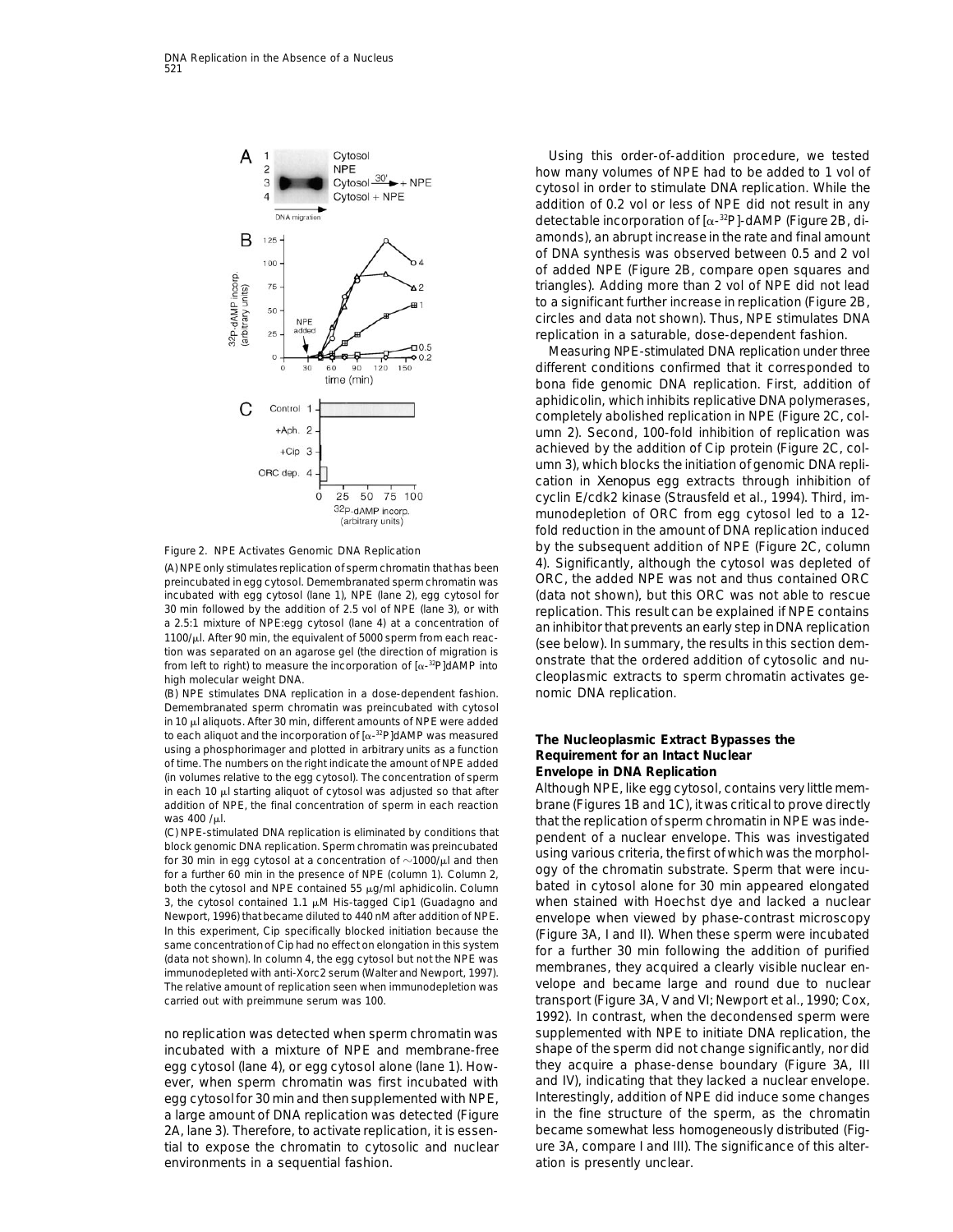

clear Envelope **After 30 min, the chromatin was isolated and separated** and separated

DNA by a nonspecific dye, Hoechst (I, III, and IV), or by phase- analyzed by Southern Blotting using *Xenopus* genomic contrast microscopy to visualize the nuclear envelope (II, IV, and VI) DNA as a probe. As expected, probe hybridization was<br>(Smythe and Newport, 1991). The sperm chromatin was incubated detected in fractions corresponding (Smythe and Newport, 1991). The sperm chromatin was incubated<br>
under three different conditions: 30 min in cytosol at 2000 sperm/<br>  $\mu$ [(and II); 30 min in cytosol, followed by an additional 30 min after<br>
adding 2 vol of N additional 30 min after adding 0.1 vol of purified membranes (V by USSOI was followed by the additional 30 min<br>incubation, 98% of the DNA migrated as hemisubsti-<br>incubation, 98% of the DNA migrated as hemisubsti-

Sperm (16,000 total) incubated under the three conditions described onstrates that essentially all the input DNA was repli-<br>in (A) was pelleted and washed gently. Proteins were stripped off cated in a semiconservative mann in (A) was pelleted and washed gently. Proteins were stripped off cated in a semiconservative manner. Identical results<br>the sperm with SDS sample buffer and analyzed by Western blotting successive observed with multiple pr the sperm with SDS sample burier and analyzed by western biotung<br>using lamin B3 monoclonal antibody  $L_0$ 46F7 (Benavente et al., 1985)<br>(lanes 2, 4, and 6). Control reactions lacking sperm were analyzed not shown).

port. 10 µl of cytosol at 1,800 sperm/µl was incubated for 30 min, in the soluble system, despite the absence of a nuclear<br>then mixed with 3.5 vol of NPE, and replication was measured (cir-<br>envelope. This was evident from then mixed with 3.5 vol of NPE, and replication was measured (cir-<br>cles). In another reaction, WGA was added to a final concentration<br>of 0.5 mg/ml to cytosol and to NPE under otherwise identical condi-<br>tions (triangles). T sperm/ $\mu$ l containing (diamonds) or lacking (squares) 0.5 mg/ml WGA this experiment was that the DNA became permanently was mixed with 0.1 vol of purified membranes, and replication was inactivated during the first round of replication. To in-

To further verify that the addition of NPE did not lead to the formation of a nuclear envelope, the sperm were isolated by centrifugation through a sucrose cushion and analyzed for the presence of lamin B3, a protein that is tightly associated with the nuclear envelope (Hutchison et al., 1994). Figure 3B shows that sperm incubated in NPE had no detectable lamin B3, and a dilution series of extract (not shown) showed that there was at least 300-fold less lamin protein bound to sperm incubated in NPE than in normal nuclei. This result demonstrates that no nuclear envelope has formed around the sperm incubated in NPE.

If replication in NPE occurs in the absence of a functional nuclear envelope, then this replication should be insensitive to inhibitors that block nuclear transport. To test this prediction, wheat germ agglutinin (WGA) was added to replication reactions containing either normal nuclei or sperm incubated in cytosol and NPE. WGA, which blocks transport into nuclei of proteins larger than 40–60 kDa (Finlay et al., 1987), completely inhibited DNA replication in normal nuclei (Figure 3C, compare squares and diamonds; Cox, 1992). In contrast, WGA had no effect on replication in NPE (Figure 3C, compare circles and triangles). Collectively, our results show that by incubating sperm chromatin sequentially in egg cytosol and nucleoplasmic extract, DNA replication can be activated in the absence of both a nuclear envelope and nuclear transport.

### **The Nucleoplasmic Extract Executes a Single, Complete Round of Semiconservative DNA Replication**

Two important questions concerning thesoluble replication system remained. First, how much of the input DNA is replicated? Second, is DNA replication in the soluble system limited to a single round, or is it unregulated? We addressed both questions by measuring the incorporation of bromodeoxyuridine (BrdU), a heavy analog of dTTP, into DNA under different conditions. First, we Figure 3. DNA Replication in NPE Occurs in the Absence of a Nu-<br>
Figure 3. DNA Replication in NPE Occurs in the Absence of a Nu-(A) Sperm was analyzed by fluorescence microscopy to visualize on a CsCl gradient, and fractions of the gradient were (B) There are no lamins associated with sperm incubated in NPE. tuted or "HL" DNA (Figure 4B; fractions 4–8). This dem-

The other important conclusion from this experiment in the same way (lanes 1, 3, and 5). (C) NPE-stimulated DNA replication is independent of nuclear trans- was that there is no second round of DNA replication measured. vestigate whether this was the case, sperm chromatin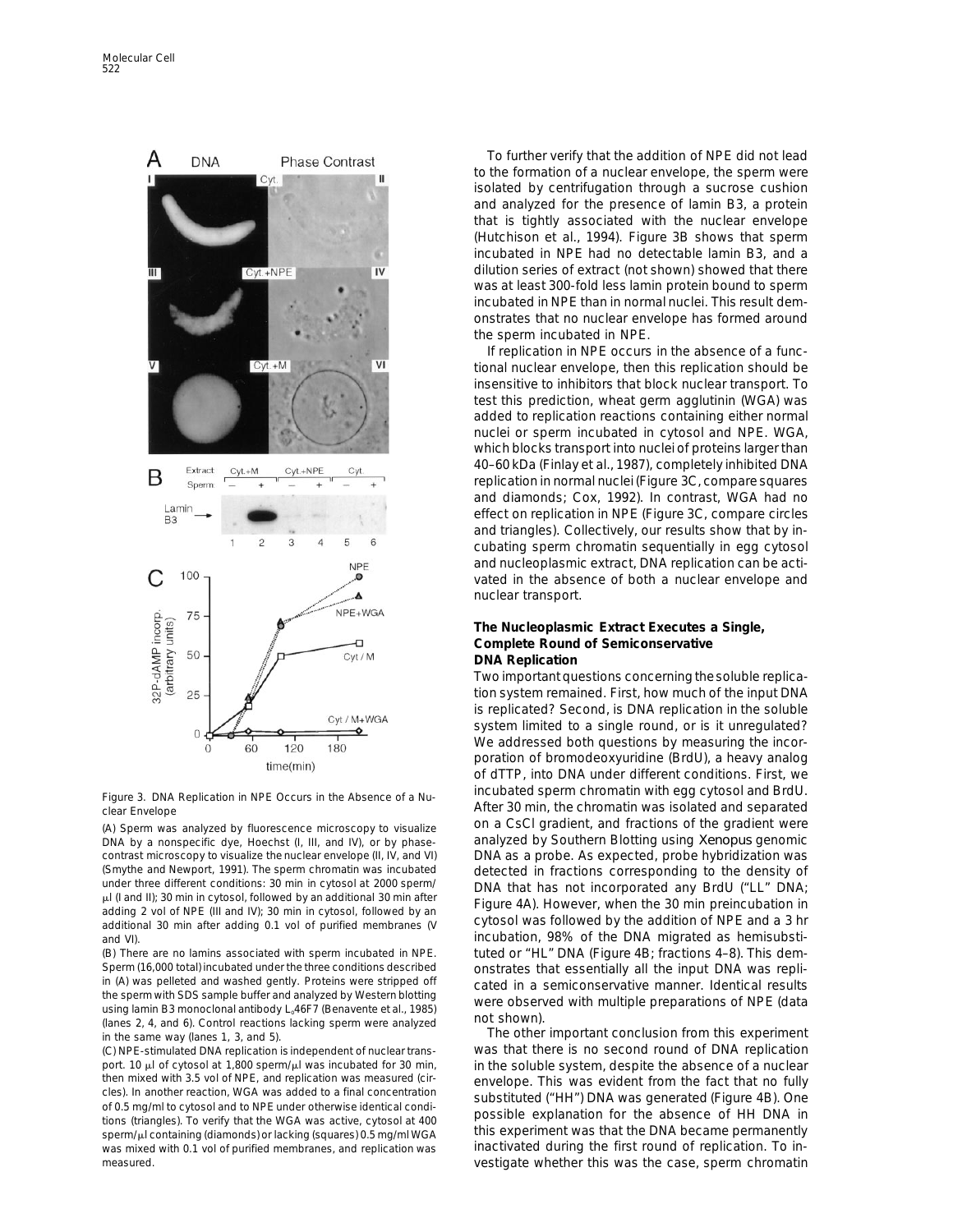

for 30 min, after which a sample was withdrawn for analysis (A). and second rounds of DNA replication (Figure 4). This Subsequently, 2.5 vol of NPE was added and the reaction was suggests that NPE contains an inhibitor that blocks the<br>incubated for a further 3 hr (B). The reaction was then split in two, first and second rounds of DNA repli incubated for a further 3 hr (B). The reaction was then split in two,<br>layered over two sucrose cushions, and centrifuged to isolate the first and second rounds of DNA replication by similar<br>sperm. One chromatin pellet was bated for 30 min, after which 2.5 vol of NPE was added and a 2.5 hr incubation was carried out (C). The other half of the sperm was incubated with fresh cytosol and NPE in a ratio of 1:2.5 and incu- **NPE Inhibits the Formation of Pre-RCs** bated for 2.5 hr (D). In all cases, cytosol and NPE contained 0.5 mM We next addressed the mechanism by which NPE inhib-BrdU. Samples (A)–(D) were separated on CsCl gradients. Fractions its DNA replication. The fact that the inhibitory effects were collected and analyzed by Southern blotting using *Xenopus* of NDE could be circumvented by p

tion. Sperm chromatin was incubated with egg cytosol for 30 min, aphidicolin to allow initiation and to prevent elongation. Subse- et al., 1996; Hua et al., 1997). Therefore, we decided<br>quently, the chromatin was isolated by the same centrifugation pro- to test whether NPF could interfe deduce used in (c) and (b) above. Finany, cyclosic and NPL (acknown to 1:2.5,<br>aphidiciolin) were added to the chromatin pellet in a ratio of 1:2.5,<br>and the chromatin was allowed to replicate for 90 min (lane 2). As<br>a contr a control, sperm was incubated with egg cytosol for 30 min followed by a 90 min incubation after the addition of 2.5 vol of NPE (lane 1). centrifuged through a sucrose cushion and analyzed

was isolated by centrifugation after the first round of et al., 1995; Madine et al., 1995). Strikingly, the addition replication had been completed. It was then incubated of as little as 0.1 vol of NPE to 1 vol of cytosol led to a with fresh cytosol for 30 min, and NPE was added, fol- drastic reduction in the amount of MCM that loaded onto lowed by a further 2.5 hr incubation. As shown in Figure chromatin (Figure 5A, lane 3, upper panel). In contrast, 4C, there was a DNA peak at the HH position in this rather than being inhibitory, the effect of NPE on ORC experiment. Quantitation of the Southern blot showed binding to chromatin was stimulatory (Figure 5A, lower that 12% of the DNA had been induced to undergo a panel). We next tested whether these chromatin temsecond round of DNA replication. We suspected that plates were competent for DNA replication. Instead of the reason why a majority of the chromatin did not rerep- isolating the chromatin by centrifugation as in Figure licate was due to inactivation of the template during the 5A, an amount of NPE was added that is expected to

centrifugation step. Indeed, when chromatin is centrifuged according tothe protocol used in Figure 4C before the first round of replication, the amount of replication is 28% relative to a control that was not centrifuged (Figure 4E, compare lanes 1 and 2). This result explains why the majority of the chromatin in Figure 4C was not able to undergo a second round of replication.

We used this soluble system to investigate why replication is restricted to a single round in egg extracts. One explanation that would be consistent with the licensing factor model (Blow and Laskey, 1988) is that an essential initiation factor is used up during the first round of replication. If this was the case, then a second round of replication should be activated by transferring the chromatin to a fresh mixture of egg cytosol and NPE. To test this possibility, chromatin was allowed to go through one roundof replication, and after isolating it by centrifugation, it was incubated in a mixture of fresh cytosol and NPE. The absence of any HH DNA (Figure 4D) shows that this treatment did not lead to a second round of replication. Therefore, it is not simply the consumption of an initiation factor during the first round of replication that prevents a second roundof replication in the soluble system. Importantly, the only difference between the experiments shown in Figures 4C and 4D was that cytosol and NPE were added sequentially in 4C and simultaneously in 4D. Therefore, a second round of DNA replication can occur only if DNA is transiently exposed to a Figure 4. NPE Activates a Single, Complete Round of Semiconser- Cytosolic environment, and then reexposed to the nuvative DNA Replication **contains the Clear environment.** Thus, the sequential incubation in (A–D) Sperm chromatin was incubated with egg cytosol at 4000/ $\mu$ l cytosol and NPE is required for both the first (Figure 2A)

were collected and analyzed by Southern blotting using *Xenopus*<br>genomic DNA as a probe. LL DNA, 1.695 g/ml; HL DNA, 1.745 g/ml;<br>HH DNA, 1.795 g/ml.<br>(E) Centrifugation inactivates 70% of the DNA template for replica-<br>tion followed by a 30 min incubation in NPE in the presence of 50  $\mu$ g/ml and MCM to the chromatin to form pre-RCs (Coleman quently, the chromatin was isolated by the same centrifugation pro-<br>cedure used in (C) and (D) above. Finally, cytosol and NPE (lacking<br>of proper DCs, To do this, outpool, operation and verying by immunoblotting with antibodies against XMCM3, a subunit of the MCM complex (Chong et al., 1995; Kubota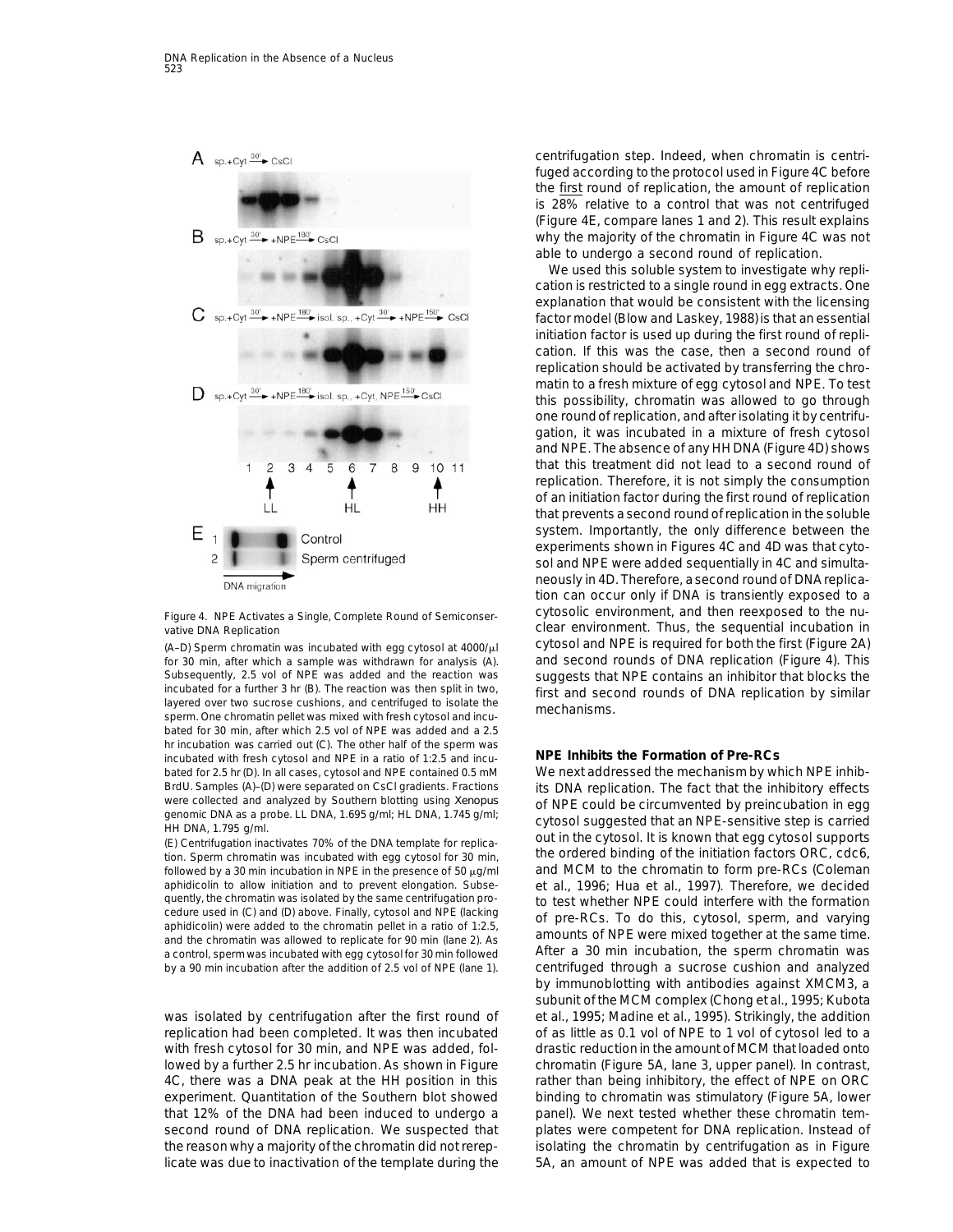

Figure 5. NPE Contains an Inhibitor of Replication that Blocks the<br>
Functional Association of MCM is Displaced from the Chromatin during DNA Repli-<br>
Separate 10  $\mu$  aliquots of Cytosol containing 2000 sperm/ $\mu$  were<br>
mi

stimulate DNA replication from functional pre-RCs, and inhibited with aphidicolin (Figure 6B, diamond), much  $[\alpha^{-32}P]$ dAMP incorporation was measured. The results less MCM was displaced from the chromatin (Figure 6A, show that the rate of DNA replication (Figure 5B) corre- compare lanes 2 and 7). In contrast to the behavior of lated well with the amount of MCM initially bound to MCM, ORC was not displaced from chromatin as a result the chromatin (Figure 5A). Therefore, an activity in NPE of replication (Figure 6A, lower panel), in accordance abolished the ability of MCM to functionally load onto with previous reports (Coleman et al., 1996; Romanowchromatin, and this explains the negative effect of NPE ski et al., 1996; Rowles et al., 1996). Thus, as seen in on DNA replication. This result also explains why NPE, nuclei, replication in NPE leads to the disassembly of which contains ORC (data not shown), cannot rescue pre-RCs. Since NPE also blocks the formation of prereplication of chromatin incubated in ORC-depleted egg RCs (Figure 5), this result explains why no second round cytosol (Figure 2C). **only in the soluble replication** occurs in the soluble replication

# **MCM Is Displaced from Chromatin**

If an activity in NPE is to inhibit rereplication by blocking It was important to measure the efficiency with which formation of prereplicative complexes, then these com- prokaryotic DNA sequences are replicated in the abplexes must be disassembled during the first round of sence of nuclei, as it was previously found that they replication. It was shown previously that the MCM com- replicate, albeit very poorly, in conventional egg extracts plex is displaced from chromatin during DNA replication (Blow and Laskey, 1986; Newport, 1987; Hyrien and in nuclei formed in egg extracts (Chong et al., 1995; Mechali, 1992; Mahbubani et al., 1992). Consistent with Kubota et al., 1995; Madine et al., 1995). To test whether previous reports (Blow and Laskey, 1986), a 3 kb pBluethis also occurs in the absence of nuclei, sperm chroma- script plasmid replicated at a very slow rate in the contin was preincubated with egg cytosol, and NPE was ventional egg extract (Figure 7A, squares). In contrast, added to initiate replication. To measure the amount of when plasmid DNA was preincubated in egg cytosol for bound MCM complex, samples were removed at 15 min 30 min and then supplemented with NPE, replication intervals and the chromatin isolated and analyzed for became detectable after 5 min and continued at a rapid the presence of XMCM3. These experiments showed rate for only 15–20 min before stopping. Like sperm that most of the MCM that was associated with the chromatin, replication of plasmid DNA in the nucleuschromatin at the time of NPE addition was released from free system was dependent on the presence of ORC the chromatin between 15 and 45 min after the addition (Figure 7B, compare lanes 1 and 2; 15-fold reduction) of NPE (Figure 6A, lanes 3–6). Significantly, greater than and on the sequential addition of cytosol and NPE to 90% of the observed DNA replication also occurred dur- the DNA (data not shown). Figure 7C (bottom panel) ing this time (Figure 6B, squares). When replication was shows that when replication of plasmid DNA in NPE was



system.

### **during DNA Replication in NPE Plasmid DNA Is Replicated Efficiently in NPE**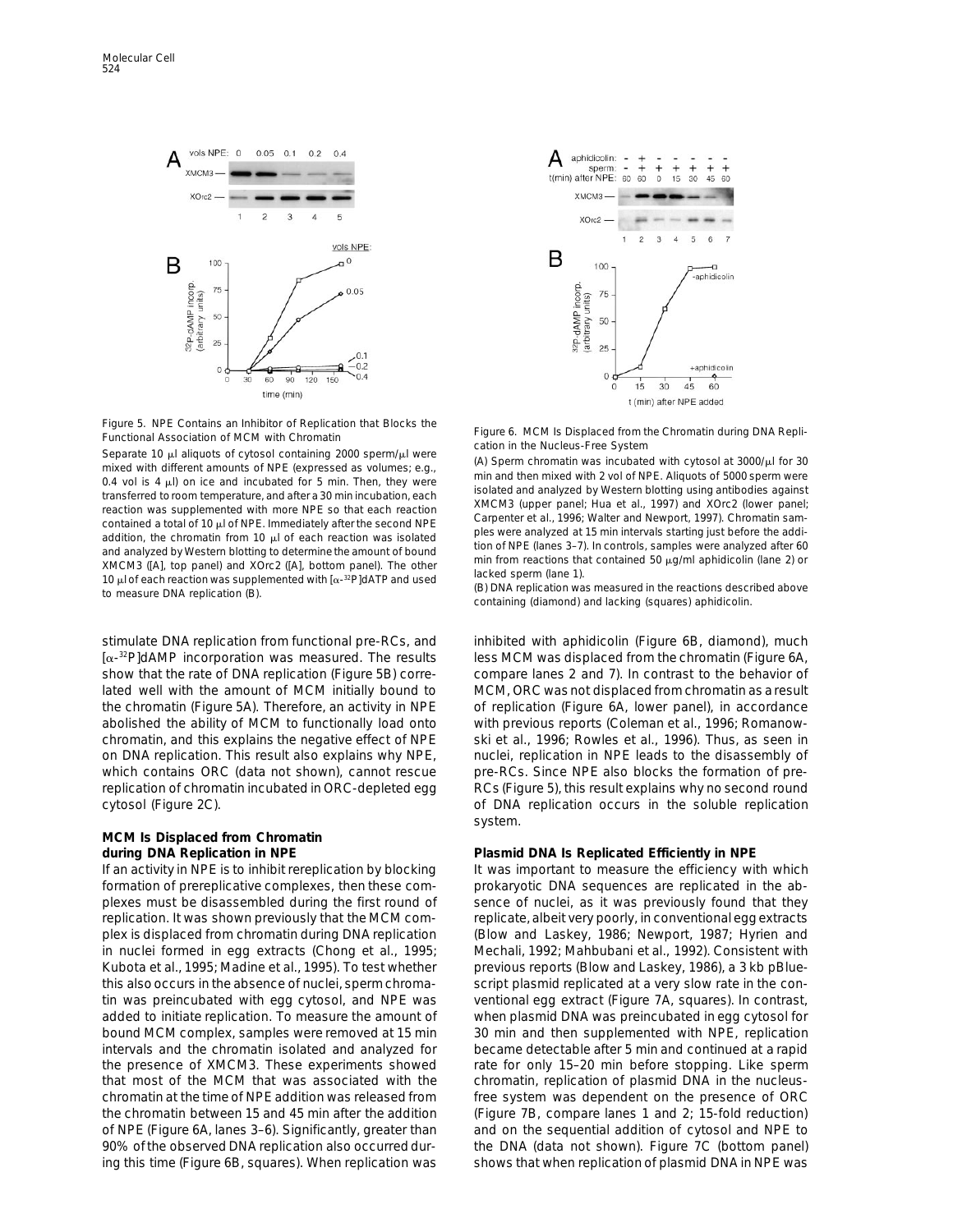

Figure 7. Plasmid DNA Replicates Efficiently in the Nucleus-Free **in Activating DNA Replication**

(A) Kinetics of plasmid DNA replication in NPE and in unfractionated replication, the formation of a nucleus can be function-<br>egg extract. Supercoiled pBluescript II KS(-) was incubated for 30 ally replaced by a concentrat

mock-depleted egg cytosol (lane 2) for 30 min at 4 ng/ $\mu$ l. The reac-<br>tion was incubated for a further 60 min following the addition of 2 latter model. Thus, it appears that the envelope concention was incubated for a further 60 min following the addition of 2

(C) CsCl equilibrium density centrifugation of plasmid DNA repli-<br>cated in NPE. pBluescript II KS(-) was incubated for 30 min at 8<br>ng/ $\mu$ ! (top panel) or 4 ng/ $\mu$ ! (bottom panel) in 15  $\mu$  of egg cytosol.<br>Subsequently, panel) 75 <sub>H</sub>g/ml aphidicolin was added, followed by a 60 min incuba- tration of NPE (Figure 2B).<br>tion in the presence of 0.5 mM BrdU. DNA was separated on CsCl Besides the nuclear envelope, are there other aspects tion in the presence of 0.5 mM BrdU. DNA was separated on CsCl

a discrete peak in fraction 3 indicates that all of the lamin B3 associated with sperm chromatin undergoing<br>DNA was replicated semiconservatively. Similarly, the later replication in the nucleus-free system (Figure 3B) DNA was replicated semiconservatively. Similarly, the experication in the nucleus-free system (Figure 3B). In<br>absence of a discrete peak in fraction 11 indicates that addition, we have immunodepleted  $\sim$ 90% of lamin B3 absence of a discrete peak in fraction 11 indicates that addition, we have immunodepleted  $\sim$ 90% of lamin B3<br>none of the DNA underwent rereplication. These results from egg cytosol and NPF without any effect on DNA none of the DNA underwent rereplication. These results from egg cytosol and NPE without any effect on DNA<br>confirm the hypothesis (Blow and Laskey, 1986) that the freplication in the nucleus-free system (J. W. and J. N inefficient replication of plasmids in conventional egg unpublished data). We suggest that the apparent reextracts is due to inefficient assembly of nuclei around quirement for lamins in replication may have been an these substrates. In addition, they show that chromo- indirect effect resulting from the destabilization of the somal DNA replication can be reconstituted from entirely nuclear envelope that is observed whenever the function soluble components.  $\Box$  of the lamins is disrupted (Newport et al., 1990; Jenkins

### **Discussion**

Current cell-free systems that support eukaryotic chromosomal DNA replication require the presence of intact nuclei (Newport, 1987; Pasero et al., 1997; see also Krude et al., 1997). Using *Xenopus* egg extracts, we have developed a completely soluble nucleus-free system for chromosomal DNA replication in eukaryotes. Pre-RCs are formed on sperm chromatin or plasmid DNA in a cytosolic *Xenopus* egg extract. The subsequent addition of a concentrated nucleoplasmic extract (NPE) leads to the initiation of a complete round of DNA replication and the dissociation of MCM from chromatin. The absence of rereplication is explained by the fact that NPE prevents the rebinding of MCM to chromatin. Therefore, the nucleus-free system that we have developed is analogous to the two-step mechanism shown to operate in yeast (see Introduction). These similarities make the nucleus-free system a powerful biochemical model to understand the steps that lead to the regulated duplication of the genome.

## **The Role of Higher-Order Nuclear Structures**

System We have shown that, with regard to supporting DNA egg extract. Supercolled pialuescript in KS(-) was included for 30<br>min at 2 ng/ $\mu$  in egg cytosol containing (diamonds) or lacking (cir-<br>cles) 175  $\mu$ g/ml aphidicolin. Following the addition of 2.5 vol of NPE,<br>replicatio 45 min (circles), pBluescript II KS(-) was also incubated at 2 ng/ $\mu$  and in living cells is to generate a soluble intranuclear in unfractionated egg extract (EE) in the presence (diamonds) or environment that is permissive for DNA replication. Does absence (squares) of 50 µg/ml aphidicolin. Replication was normal-<br>
this role involve concentrating activators of replication ized to the concentration of input DNA and graphed in arbitrary<br>
(B) Plasmid DNA replication in NPE is ORC-dependent. pBluescript<br>
(B) Plasmid DNA replication in NPE is ORC-dependent. pBluescript<br>
IKS(-) was incubated in O vol of undepleted NPE.<br>(C) CsCl equilibrium density centrifugation of plasmid DNA repli-<br>(C) CsCl equilibrium density centrifugation of plasmid DNA repli-<br>level where they become functional. This model is sup-

gradients, and the DNA from each of 12 fractions from the gradient of nuclear architecture that are required to stimulate was analyzed by Southern Blotting using radioactively labeled DNA replication? In mammalian nuclei, was analyzed by Southern Blotting using radioactively labeled DNA replication? In mammalian nuclei, lamins colocalize<br>pBluescript II KS(–) as a probe. LL, 1.708 g/ml; HL, 1.752 g/ml; HH, with sites of DNA replication (Moir replication in nuclei (Newport et al., 1990; Jenkins et al., measured using density shift and Southern blotting, the<br>vast majority (92%) of probe hybridization was found in<br>the HL peak (fractions 5–8). The complete absence of<br>a discrete peak in fraction 3 indicates that all of the<br>a replication in the nucleus-free system (J. W. and J. N.,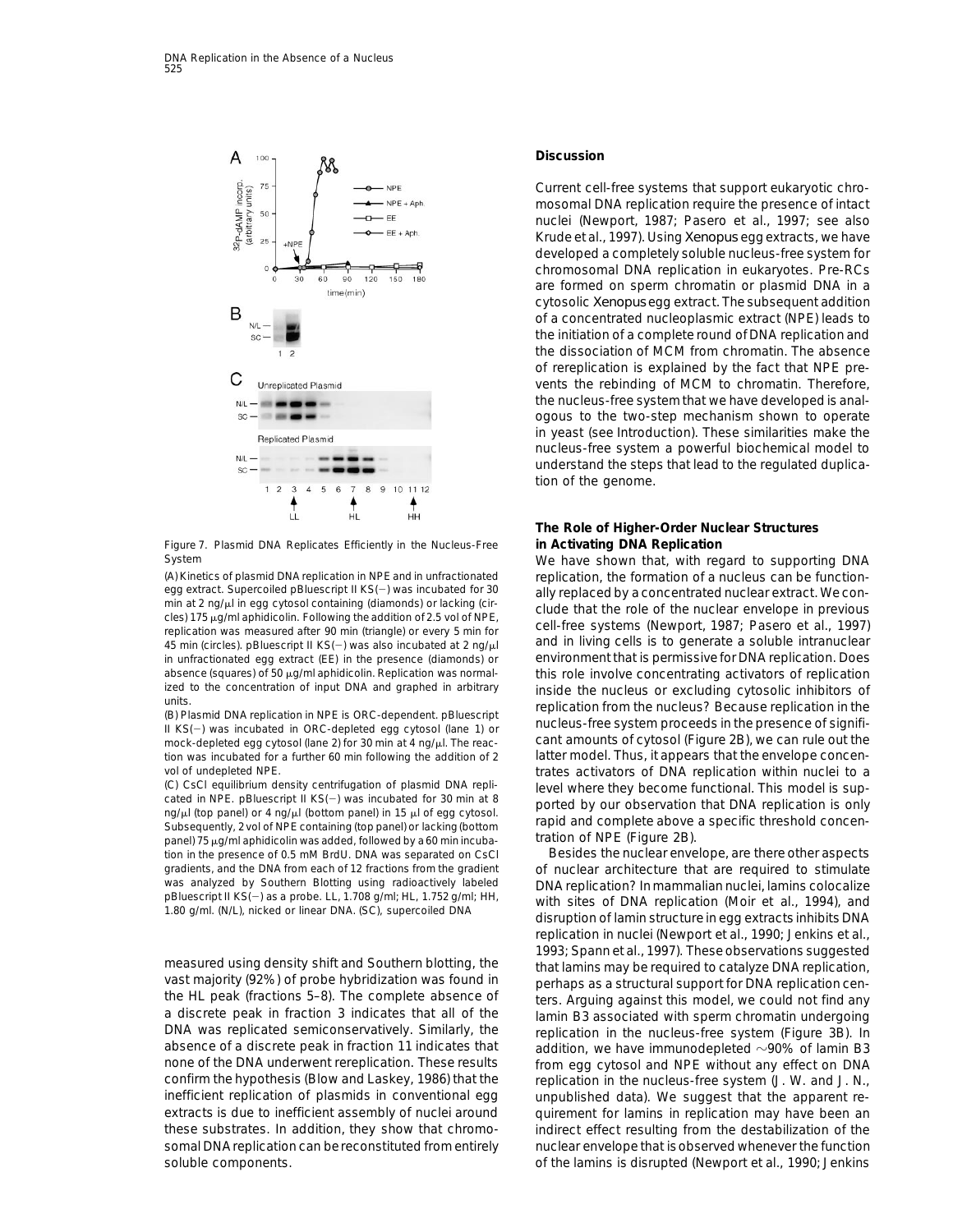et al., 1993; Spann et al., 1997). In summary, we have second round of replication in the nucleus-free system found no evidence for the involvement of higher-order even when fresh replication factors are added after the structures in catalyzing DNA replication. Further work first round of replication has been completed (Figure will be required to determine whether any such struc-<br>4D). This observation argues forcefully that exclusion of

In yeast, S phase–specific cdks prevent rereplication by

pre-RCs (because they have replicated) and they are devoid of the inhibitor (because they were permeabil- **Experimental Procedures** ized). As such, when these nuclei are added to fresh extract, we expect that there is a kinetic competition **Extract Preparation**<br>between the import of the inhibitor and the assembly of Unfractionated egg functional pre-RCs containing MCM. We suggest that free egg cytosol were prepared essentially as described previously<br>the inhibitor reaches a critical intranuclear concentra-<br>Smythe and Newport, 1991). To make NPE, unfract the inhibitor reaches a critical intranuclear concentra-<br>tion before MCM can bind and that this explains the extract was supplemented with nocodazole to a concentration of tion before MCM can bind, and that this explains the<br>absence of rereplication. Consistent with this model, we<br>find that a very low concentration of NPE is sufficient<br>find that a very low concentration of NPE is sufficient to prevent MCM binding to pre-RCs (Figure 5B). More- into a fresh 2063 Falcon tube and supplemented with an ATP regenover, we have demonstrated directly that there is no eration system and demembranated sperm chromatin (Smythe and

tures participate in DNA replication.  $\blacksquare$  a replication protein from the nucleus is inadequate to explain the block to rereplication in egg extracts. In The Role of the Nuclear Envelope in Restricting summary, the inhibitor model appears sufficient to ex-**DNA Replication to a Single Round** plain all the data relating to rereplication in egg extracts.

blocking the rebristing of Motol to chromatin affort it is Specific Origins Squaretes Are Not Required to the change of the specific origins of the property of the specific change of the specific change of the specific cha

Unfractionated egg extracts, purified membranes, and membrane-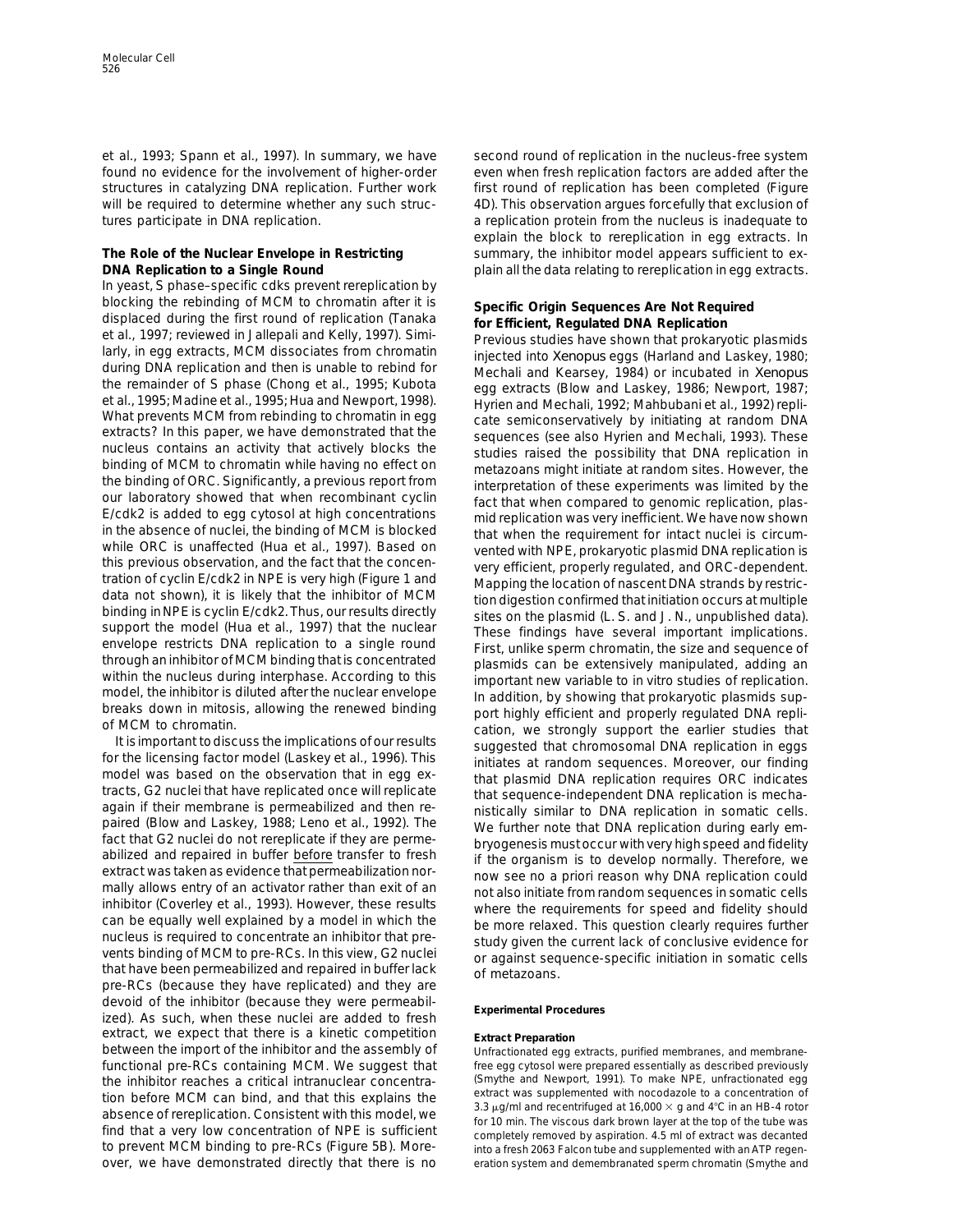Newport, 1991) at a concentration of 4000/µl. The mixture was incu-<br>
tubes (Beckman). The sample was centrifuged in a Beckman E mixture was incubated at room temperature for 70–80 min. The reaction was then crocentrifuge using a horizontal rotor at 16,000  $\times$  g for 20 s at 4°C. centrifuged at 16,000  $\times$  g and 4°C in an HB-4 rotor for 2 min. The Most of the supernatant was aspirated, and the pellet was washed clear  $\sim$ 2 mm thick layer of nuclei was gently removed from the top gently with 200 µl ELB and respun in the same tube for 30 s as of the tube and transferred to Beckman 5  $\times$  21 mm ultracentrifuge described above. All but  $\sim$ 3 µl of the supernatant was carefully tubes. The nuclei were supplemented with ELB (lacking DTT and removed, and the sample was boiled in 10  $\mu$ l of SDS sample buffer. cycloheximide) to a final volume of 225 µl (assuming a 4.5 ml nuclear assemblyreaction), mixed thoroughly, and centrifugedin a Beckman **Miscellaneous** TL100 ultracentrifuge using a TL55 swinging bucket rotor furnished The Ribophorin A antibody was a generous gift of Dr. David Meyer. 55,000 rpm (260,000  $\times$  g) and 2°C. After centrifugation, any lipids from E. Y. Laboratories, Inc., San Mateo, CA, and it was used in a at the top of the sample were carefully aspirated with a pulled 1:20 dilution. The anti–cyclinE antibody was raised in rabbits against Pasteur pipette, and the nucleoplasmic extract was harvested. The a full-length cyclin E His-tag fusion protein. It was affinity-purified on extract was respun for 15 min in the TL55 rotor as above. The final full-length cyclin E protein immobilized on nitrocellulose membrane. volume of NPE was  $\sim$ 180, and it was frozen in liquid nitrogen as  $\sim$ 99% of ORC was removed by three consecutive immunodeple-

dazole (3.3  $\mu$ g/ml final concentration using a 0.5 mg/ml stock made gradients. The supercoiled band was in DMSO), and  $\sim$ 0.1  $\mu$ Ci/ $\mu$  I  $\alpha$ -<sup>32</sup>PIdATP and incubated with the a Qiagen QIAquick gel extraction kit. in DMSO), and  $\sim$ 0.1  $\mu$ Ci/ $\mu$ I [ $\alpha$ -<sup>32</sup>P]dATP and incubated with the desired concentration of sperm chromatin for 30 min. Subsequently, NPE (supplemented with the ATP regenerating system) was added, **Acknowledgments** and the reaction was immediately divided into  $3 \mu l$  aliquots. The reactions were stopped and DNA replication measured using aga- We thank Brian Miller and Xuequn Hua for helpful suggestions and rose gel electrophoresis (Dasso and Newport, 1990) and a Molecular the members of our laboratory, especially Jeff Stack and Matt Mi-

supplemented with 0.1 vol of purified membranes, and replication was analyzed as above.

This extract was supplemented with the ATP regenerating system,  $3 \mu$ g/ml nocodazole,  $\sim 0.1 \mu$ Ci/ $\mu$ l [ $\alpha$ -<sup>32</sup>P]dATP, and DNA. **References** 

*BrdU Substitution and Southern Blotting*

4A and 4B, respectively), the reaction was mixed with 1 vol of ELB and dynamics of replication complexes in S. cerevisiae: redistribuand centrifuged for 1 min through the sucrose cushion described tion of MCM proteins and Cdc45p during S phase. Cell *91*, 59–69. under "chromatin binding assay," and the supernatant was re-<br>moved. To isolate the sperm chromatin after the first round of DNA cific expression of nuclear lamina proteins during development of replication (see Figures 4C and 4D), the reaction was mixed with 1 Xenopus laevis. Cell *41*, 177–190. vol of ELB and then centrifuged through a sucrose cushion as in<br>Figures 4A and 4B. After removal of the supernatant, cytosol and<br>NPE were added sequentially or together into the same tube (be-<br>cause sperm cannot be removed and the supernatant removed. Samples A–D were mixed with 100 Brush, G.S., Kelly, T.J., and Stillman, B. (1995). Identification of under the mixed with 100 Brush, G.S., Kelly, T.J., and Stillman, B. (1995). Identification o ul of Buffer A (5 mM EDTA, 20 mM Hepes [pH 7.6], 50 mM NaCl), eukaryotic DNA replication proteins using simian<br>Containing 0.5 mg/ml Proteinase K, and 0.5% SDS. Following a 60 peplication system. Meth. Enzymol. *262*, 522– containing 0.5 mg/ml Proteinase K, and 0.5% SDS. Following a 60 min incubation at 37°C, samples were phenol/chloroform-extracted, Carpenter, P.B., Mueller, P.R., and Dunphy, W.G. (1996). Role for a<br>mixed with 12.8 ml of 1.75 g/ml CsCl dissolved in TE, and centrifuged *Kenopus* Orc2-rel at 30,000 rpm in a Beckmann Ti70.1 rotor for 44 hr. Twelve 1 ml *379*, 357–360. samples were collected, and 150  $\mu$  of each sample was diluted<br>2-fold with water, and ethanol-precipitated in the presence of 20<br> $\mu$ g of carrier RNA. Samples were then separated on a 0.8% agarose<br>ael and analyzed with a

gel and analyzed with a sensitive Southern blotting procedure (Wal-<br>
ter et al., 1994) using a probe that was prepared by random priming<br>
of Xenopus genomic DNA.<br>
To analyze plasmid DNA replication using BrdU substitution The CsCl gradient (see above) was centrifuged for 70 hr. Coverley, D., Wilkinson, H.R., and Downes, C.S. (1996). A protein

0.5 M instead of 0.25 M sucrose) in  $5 \times 44$  mm microcentrifuge  $122$ , 985-992.

Concanavalin A-horseradish peroxidase (ConA-HRP) was obtained one-use aliquots. A detailed protocol is available upon request. tions using anti-Xorc2 antiserum as described previously (Walter and Newport, 1997). Signals on Western blots were detected by **DNA Replication Reactions** enhanced chemiluminescence using horseradish peroxidase sec-*In Egg Cytosol* + *NPE* ondary antibodies. pBluescript II KS(-) was purified using the alka-<br>Cytosol was supplemented with an ATP regenerating system noco-<br>Ine lysis method and equilibrium density centrifugation on CsCl Cytosol was supplemented with an ATP regenerating system, noco- line lysis method and equilibrium density centrifugation on CsCl<br>dazole (3.3 µg/ml final concentration using a 0.5 mg/ml stock made gradients. The supercoile

Dynamics phosphorimager.<br> **Cynamics phosphorimager.** Chael, for insightful comments on the manuscript. We also thank<br>
Jeff Stack for the cyclin E antibody and Kim Ohst for preparing Jeff Stack for the cyclin E antibody and Kim Ohst for preparing The cytosol and sperm mixture used for replication with NPE was the lamin antibody. This work was supported by NIH grants<br>supplemented with 0.1 vol of purified membranes, and replication RO1GM33523 to J. N. and 1F32GM17980

**In Unfractionated Egg Extract** Received November 12, 1997; revised December 31, 1997.

After the incubation in egg cytosol or cytosol + NPE (see Figures Aparicio, O.M., Weinstein, D.M., and Bell, S.P. (1997). Components

cific expression of nuclear lamina proteins during development of

Xenopus Orc2-related protein in controlling DNA replication. Nature

kinase-dependent block to reinitiation of DNA replication in G2 **Chromatin Binding Assay** phase in mammalian cells. Exp. Cell Res. *225*, 294–300.

To purify sperm chromatin, up to 10 µl of extract containing sperm Coverley, D., Downes, C.S., Romanowski, P., and Laskey, R.A. was withdrawn from a reaction at the desired time, brought to 50 (1993). Reversible effects of nuclear membrane permeabilization on μl with cold ELB, and layered over a 170 μl ELB cushion (containing DNA replication: evidence for a positive licensing factor. J. Cell Biol.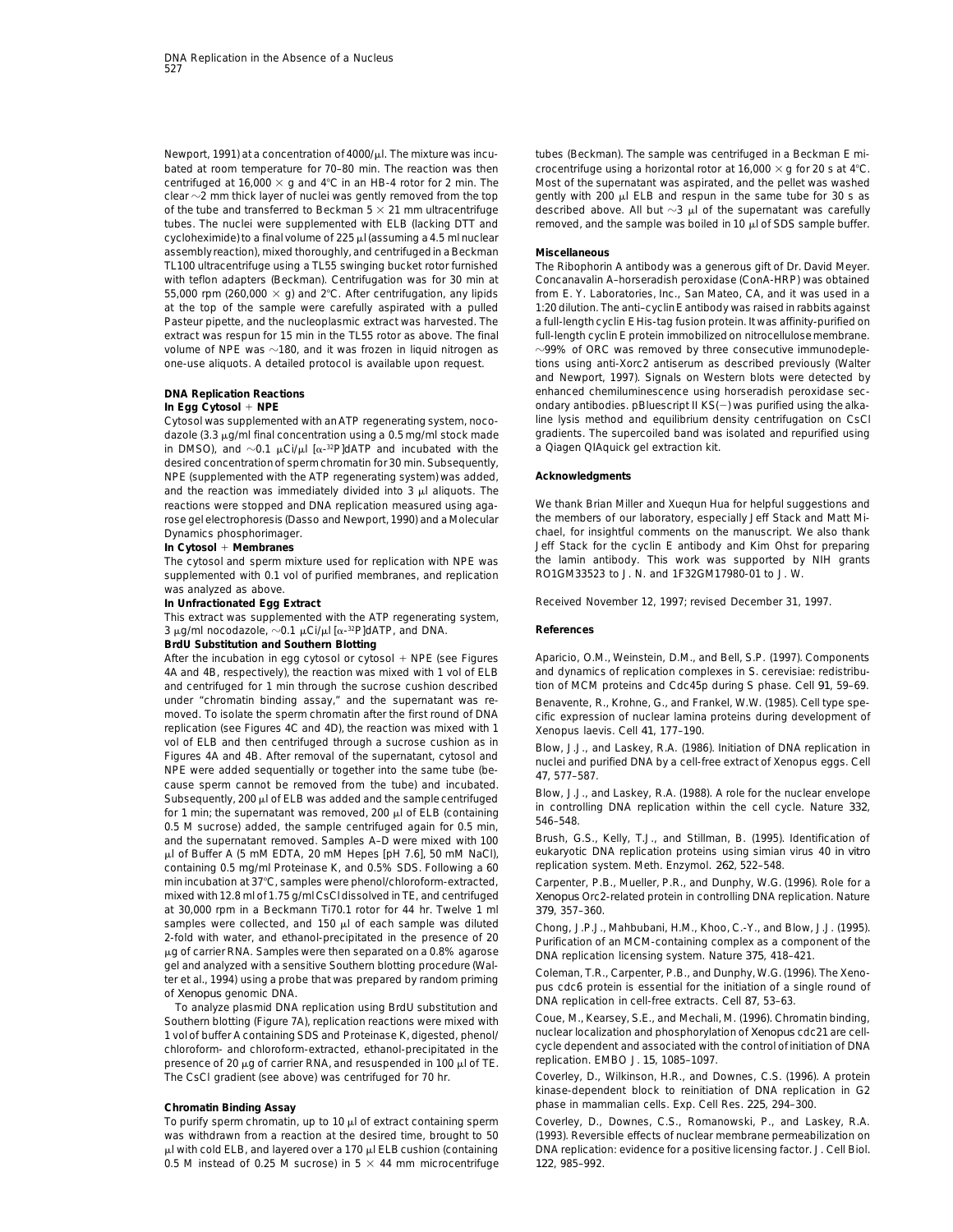Cox, L.S. (1992). DNA replication in cell-free extracts from Xenopus Li, J.J., and Kelly, T.J. (1984). Simian virus 40 DNA replication *in* eggs is prevented by disrupting nuclear envelope function. J. Cell *vitro*. Proc. Natl. Acad. Sci. USA *81*, 6973–6977.

Dahman, C., Diffley, J.F.X., and Nasmyth, K.A. (1995). S phase- membrane prevents replication of human G2 nucleibut not G1nuclei promoting cyclin dependent kinases prevent re-replication by pre- in Xenopus egg extract. Cell *69*, 151–158. venting the transition of replication origins to a pre-replicative state.<br>Curr. Biol. 5, 1257–1269. Lell entry of DNA replication in Xenopus egg extracts. J. Cell

Dasso, M., and Newport, J.W. (1990). Completion of DNA replication Biol. *112*, 557–566.

Diffley, J.F., and Cocker, J.H. (1992). Protein-DNA interactions at a contents. Science *220*, 719–721. yeast replication origin. Nature 357, 169-172. The State of Lohka, M.J., and Masui, Y. (1984). Roles of cytosol and cytoplasmic

Diffley, J.F., Cocker, J.H., Dowell, S.J., and Rowley, A. (1994). Two particles in nuclear envelope assembly and sperm pronuclear forsteps in the assembly of complexes at yeast replication origins in mation in cell-free preparations from amphibian eggs. J. Cell Biol. vivo. Cell *78*, 303–316. *98*, 1222–1230.

and regulating origins of DNA replication in eukaryotic cells. Genes MCM3 complex required for cell cycle regulation of DNA replication Dev. *10*, 2819–2830. in vertebrate cells. Nature *375*, 421–424.

Donovan, S., Harwood, J., Drury, L.S., and Diffley, J.F.X. (1997). Mahbubani, H.M., Pauli, T., Elder, J.K., and Blow, J.J. (1992). DNA Cdc6p-dependent loading of MCM proteins onto pre-replicative replication initiates at multiple sites on plasmid DNA in Xenopus chromatin in budding yeast. Proc. Natl. Acad. Sci. USA *94*, 5611– egg extracts. Nucleic Acids Res. *20*, 1457–1462.

Finlay, D.R., Newmeyer, D.D., Price, T.M., and Forbes, D.J. (1987). Blow, J.J. (1997). Cell cycle regulation of the replication licensing Inhibition of in vitro nuclear transport by a lectin that binds to nuclear system: involvement of a cdk-dependent inhibitor. J. Cell Biol. 136, pores. J. Cell. Biol. 104, 189-200. 125-135.

for entry into mitosis as a positive regulator of Cdc2-cyclin B kinase quirement for DNA replication in Xenopus eggs compared with high activity. Cell 84, 73-82. The sequence-specificity in yeast. Cell 38, 55-64.

761–771. formation. J. Cell Biol. *129*, 1459–1472.

Phosphorylation of MCM4 by cdc2 protein kinase inhibits the activity properties of nuclear lamins: lamin B is a<br>10 of the minichromosome maintenance complex. Proc. Natl. Acad. Preplication. J. Cell Biol. 125 1201-1212. of the minichromosome maintenance complex. Proc. Natl. Acad. Sci. USA *93*, 12223–12228. Newmeyer, D.D., Finlay, D.R., and Forbes, D.J. (1986). In vitro trans-

in negatively regulating DNA replication during S phase of the cell cycle. J. Cell Biol. *137*, 183–192. Newlon, C.S. (1988). Yeast chromosome replication and segrega-

Hua, X.H., and Newport, J. (1998). Identification of a pre-initiation tion. Microbiol. Rev. *52*, 568–601. step in DNA replication which is independent of ORC and Cdc6 but Newport, J. (1987). Nuclear reconstitution in vitro: stages of assemdependent on cdk2. J. Cell Biol. *140*, 271–281. bly around protein-free DNA. Cell *48*, 205–217.

alization of replication factories attached to a nucleoskeleton. Cell pendent pathway for nuclear envelope assembly. J. Cell Biol. *111*, *73*, 361–373. 2247–2259.

ing a pattern from disparate threads: lamin function in nuclear as- and origin-specific initiation of DNA replication at defined foci in sembly and DNA replication. J. Cell Sci. *107*, 3259–3269. isolated yeast nuclei. Genes Dev. *11*, 1504–1508.

Hyrien, O., and Mechali, M. (1992). Plasmid replication in Xenopus Piatti, S., Bohm, T., Cocker, J.H., Diffley, J.F., and Nasmyth, K. eggs and egg extracts: a 2D gel electrophoretic analysis. Nucleic (1996). Activation of S-phase-promoting cdks defines a "point of no

Hyrien, O., and Mechali, M. (1993). Chromosomal replication initiates in yeast. Genes Dev. *10*, 1516–1531. and terminates at random sequences but at regular intervals in the Romanowski, P., Madine, M.A., Rowles, A., Blow, J.J., and Laskey,

initiation at eukaryotic origins: a replication switch? Curr. Opin. Cell Biol. *9*, 358–363. Rowles, A., Chong, J.P.J., Brown, L., Howell, M., Evan, G.I., and

C. (1993). Nuclei that lack a lamina accumulate karyophilic proteins and replication licensing system in *Xenopus*. Cell *87*, 287–296. and assemble a nuclear matrix. J. Cell Sci. *106*, 275–285. Sauer, K., Knoblsch, J.A., Richardson, H., and Lehner, C.F. (1995).

cdk-dependent initiation of DNA replication in a human cell-free bryogenesis. Genes Dev. *9*, 1327–1339. system. Cell *88*, 109–119.

H. (1995). Identification of the yeast MCM3-related protein as a J.J. (1988). Steps in the assembly of replication-competent nucleication of the experiment of Xenopus DNA replication licensing factor. Cell as a U.J. (1988) component of Xenopus DNA replication licensing factor. Cell 81,

Regulatory roles of the nuclear envelope. Exp. Cell Res. 229, 204–211. Spann, T.P., Moir, R.D., Goldman, A.E., Stick, R., and Goldman, R.D.

Sci. *101*, 43–53. Leno, G.H., Downes, C.S., and Laskey, R.A. (1992). The nuclear

mines the timing of DNA replication in Xenopus egg extracts. J. Cell

is monitored by a feedback system that controls the initiation of Lohka, M.J., and Masui, Y. (1983). Formation in vitro of sperm pronu-<br>mitosis: studies in Xenopus. Cell 61, 811–823. clei and mitotic chromosomes induced by amphibian ooplasmic

Diffley, J.F.X. (1996). Once and only once upon a time: specifying Madine, M.A., Khoo, C.-Y., Mills, A.D., and Laskey, R.A. (1995).

5616. Mahbubani, H.M., Chong, J.P.J., Chevalier, S., Thommes, P, and

Guadagno, T.M., and Newport, J.W. (1996). Cdk2 kinase is required Mechali, M., and Kearsey, S. (1984). Lack of specific sequence re-

Harland, R.M., and Laskey, R.A. (1980). Regulated replication of Meier, E., Miller, B., and Forbes, D.J. (1995). Nuclear pore complex DNA replication microinjected into eggs of Xenopus laevis. Cell *21*, assembly studied with a biochemical assay for annulate lamellae

Hendrickson, M., Madine, M., Dalton, S., and Gautier, J. (1996). Moir, R.D., Montag-Lowy, M., and Goldman, R.D. (1994). Dynamic<br>Phosphorylation of MCM4 by cdc2 protein kinase inhibits the activity properties of nuclear lam

Hua, X.H., Yan, H., and Newport, J. (1997). A role for cdk2 kinase port of a fluorescent nuclear protein and exclusion of non-nuclear<br>in negatively regulating DNA replication during S phase of the cell proteins. J. Cell Bi

Hozak, P., Hassan, A.B., Jackson, D.A., and Cook, P.R. (1993). Visu- Newport, J.W., Wilson, K., and Dunphy, W.G. (1990). A lamin-inde-

Hutchison, C.J., Bridger, J.M., Cox, L.S., and Kill, I.R. (1994). Weav- Pasero, P., Braguglia, D., and Gasser, S. (1997). ORC-dependent

Acids Res. *20*, 1463–1469. return" after which Cdc6 synthesis cannot promote DNA replication

ribosomal DNA of Xenopus early embryos. EMBO J. *12*, 4511–4520. R.A. (1996). The Xenopus origin recognition complex is essential Jallepalli, P.V., and Kelly, T.J. (1997). Cyclin-dependent kinase and for DNA replication and MCM binding to chromatin. Curr. Biol. *6*, *initiation at eukaryotic crigins: a replication switch? Curr. Opin Cell* 1416-1425.

Jenkins, H., Holman, T., Lyon, C., Lane, B., Stick, R., and Hutchison, Blow, J.J. (1996). Interaction between the origin recognition complex

Krude, T., Jackman, M., Pines, J., and Laskey, R.A. (1997). Cyclin/ Distinct modes of cyclin E/cdc2c kinase regulation and S-phase<br>cdk-dependent initiation of DNA replication in a human cell-free control in mitotic and end

Kubota, Y., Mimura, S., Nishimoto, S., Takisawa, H., and Nojima, Sheehan, M.A., Mills, A.D., Sleeman, A.M., Laskey. R.A., and Blow, H. (1995). Identification of the veast MCM3-related protein as a J.J. (1988). Steps in the

601–609. Smythe, C., and Newport, J.W. (1991). Systems for the study of Laskey, R.A., Gorlich, D., Madine, M.A., and Makkerh, J.P.S. (1996). Thuclear assembly, DNA replication, and nuclear breakdown in Xeno-<br>Regulatory roles of the nuclear envelope. Exp. Cell Res. 229. Pus laevis egg extracts.